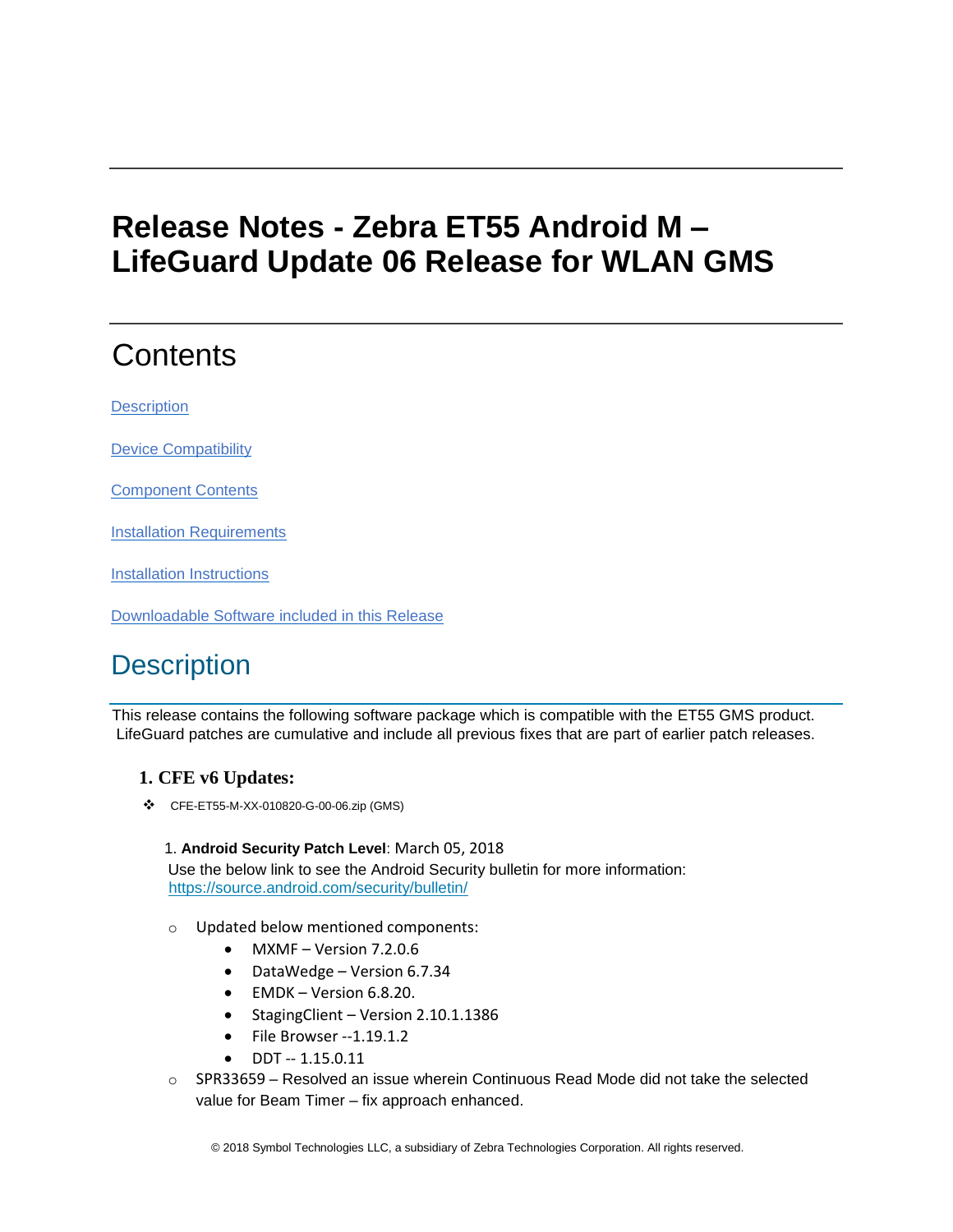- $\circ$  SPR33639 Resolved an issue wherein the device stops emitting scan beam after waking up from suspend.
- $\circ$  SPR33538 Resolved an issue wherein scanner beam stuck off when pressing scanner button.
- o SPR34205 BT Firmware Update.
	- The change in Firmware is about better prioritization to eSCO traffic when another Bluetooth ACL link is present.

### **2. CFE v5 Updates:**

- ❖ CFE-ET55-M-XX-010820-G-00-05.zip (GMS)
	- 1. **Android Security Patch Level**: January 05, 2018 Use the below link to see the Android Security bulletin for more information: <https://source.android.com/security/bulletin/>
	- $\circ$  SPR33659 Resolved an issue wherein Continuous Read Mode did not take the selected value for Beam Timer.

#### **3. CFE v4 Updates:**

- ❖ CFE-ET55-M-XX-010820-G-00-04.zip (GMS)
- 1. **Android Security Patch Level**: December 05, 2017 Use the below link to see the Android Security bulletin for more information: <https://source.android.com/security/bulletin/>
	- o Updated below mentioned components:
		- $\circ$  MXMF Version 7.1.2.1
		- $\circ$  DataWedge Version 6.6.50
		- o EMDK Version 6.7.10.1010
		- o StagingClient Version 2.9.1.1362
	- $\circ$  SPR33067/ SPR33453/SPR33555– Resolved an issue wherein the scanner stops working when upgrade from Lollipop to Marshmallow OS.
	- $\circ$  SPR33599– Resolved an issue wherein the StageNow permitted all applications to be executed.
	- $\circ$  SPR33115– Resolved an issue wherein Keyboard option is only 'Japanese IME' when upgrade from Lollipop to Marshmallow OS.
	- $\circ$  SPR33233 Resolved an issue wherein the DataWedge 6.2.24 could not replace separator or non-printable ascii character with \$.
	- $\circ$  SPR32463 Resolved an issue wherein the StageNow File Manager downloads frequently fails due to Socketimeout exception.
	- o SPR32676 Resolved an issue wherein DataWedge crashes due to velocity application profile creation.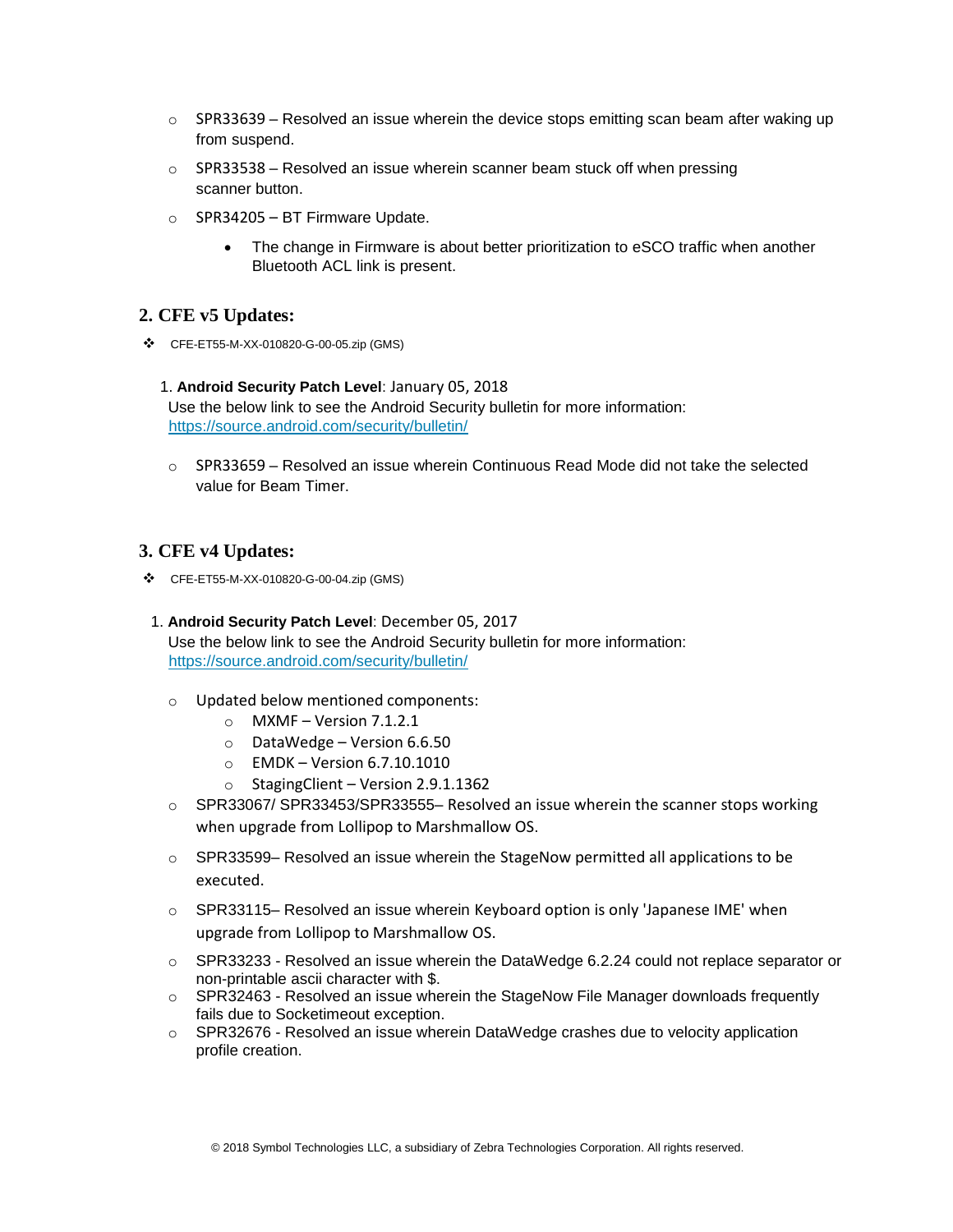### **4. CFE v3 Updates:**

- ❖ CFE-ET55-M-XX-010820-G-00-03.zip (GMS)
- 1. **Android Security Patch Level**: September 01, 2017 Use the below link to see the Android Security bulletin for more information: <https://source.android.com/security/bulletin/>
	- Corrections for KRACK vulnerabilities applied.

### **5. CFE v2 Updates:**

- ❖ CFE-ET55-M-XX-010820-G-00-02.zip (GMS)
- 1. **Android Security Patch Level**: September 01, 2017 Use the below link to see the Android Security bulletin for more information: <https://source.android.com/security/bulletin/>
	- o Updated below mentioned components:
		- $\circ$  MXMF Version 7.0.2.1
		- o DataWedge Version 6.5.61
		- $\circ$  EMDK Version 6.6.14.914
		- $\circ$  StagingClient Version 2.8.1.1221
	- o Resolved an issue in MX to prevent leakage of configuration parameters.
	- o Included fix for BlueBorne vulnerability.
	- $\circ$  SPR32894 Resolved an issue wherein the Airwatch fails to install package because MX reports a 'permission error'.
	- $\circ$  SPR32956 Resolved an issue wherein the Airwatch agent switches between v1.3 and v6.2.

### **6. CFE v1 Updates:**

❖ CFE-ET55-M-XX-010820-G-00-01.zip (GMS)

#### 1. **Android Security Patch Level**: July 01, 2017

Use the below link to see the Android Security bulletin for more information: <https://source.android.com/security/bulletin/>

 $\circ$  Resolved a rare occurrence of touch un-responsiveness while the device is being rebooted with usb cable attached.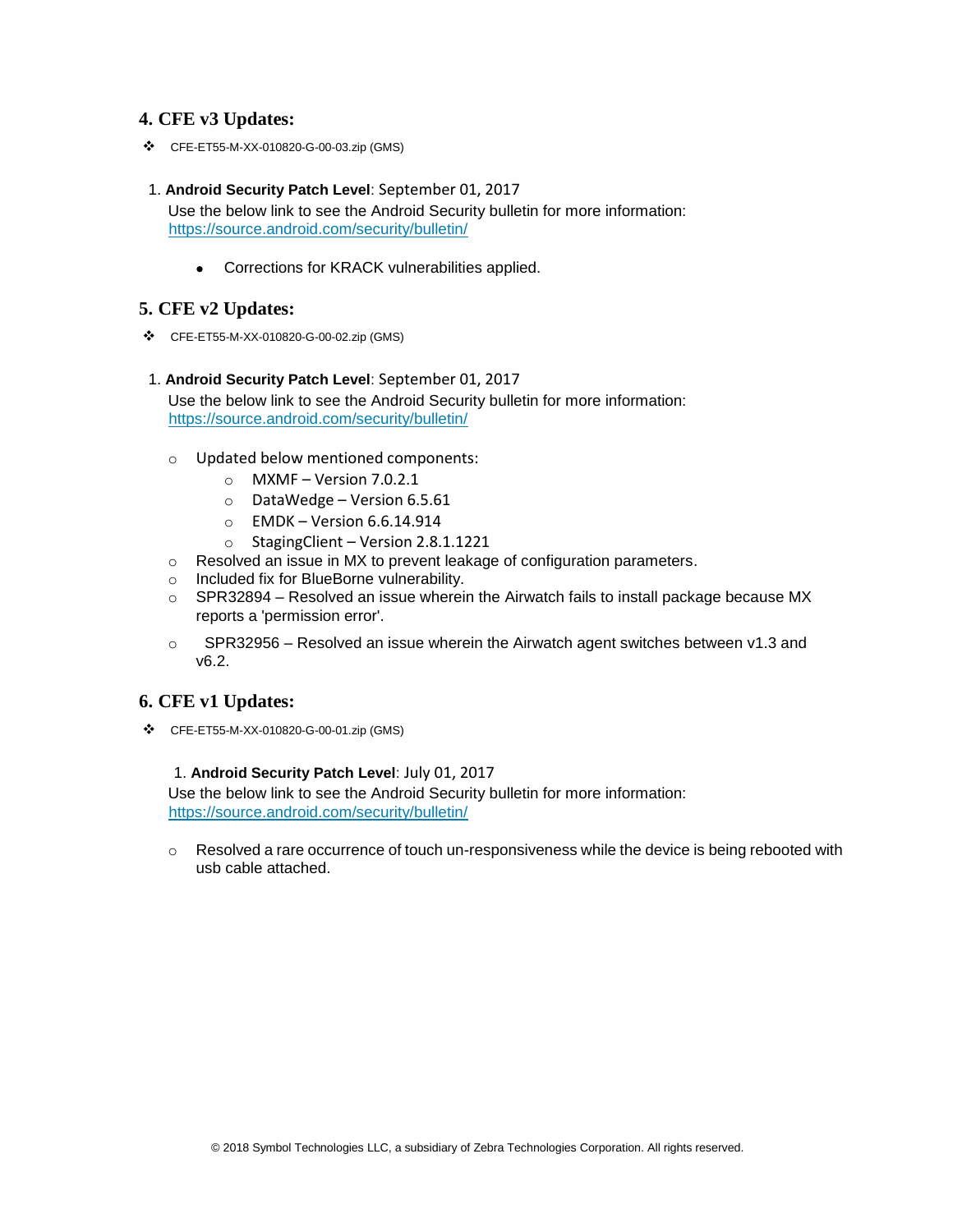## <span id="page-3-0"></span>Device Compatibility

This software release has been approved for Android ET55 M GMS models mentioned below.

| Device           | <b>Operating System</b> |
|------------------|-------------------------|
| ET55BE-G15E-00A6 | Android 6.0.1           |
| ET55BT-G15E-00A6 | Android 6.0.1           |
| ET55TE-G15E-00A6 | Android 6.0.1           |
| ET55TT-G15E-00A6 | Android 6.0.1           |

### <span id="page-3-1"></span>Component Contents/Updates

| Component / Description     | Version                       |
|-----------------------------|-------------------------------|
| <b>Product Build Number</b> | 01-08-20-MG-1R-M1             |
| Device Patch Version        | -6                            |
| <b>Android Version</b>      | 6.0.1                         |
| Wi-Fi                       | FUSION BA 3 01.0.6.011 M      |
| <b>Scanner Framework</b>    | 18.8.13.2                     |
| <b>BT Firmware</b>          | BCM4354 003.001.012.0404.1391 |

### <span id="page-3-2"></span>Installation Requirements

ADB installed on the PC (including adb drivers)

USB debugging turned ON (from Developer options) ET55 GMS has at least:

Version 01-08-20-MG-1R-M1.170713 build

### <span id="page-3-3"></span>Installation Instructions

BEFORE UPDATING THE OS IMAGE, EXTERNAL POWER MUST BE APPLIED TO THE TERMINAL VIA USB CHARGING CABLE OR CRADLE.

PLEASE ENSURE BATTERY LEVEL IS > 30%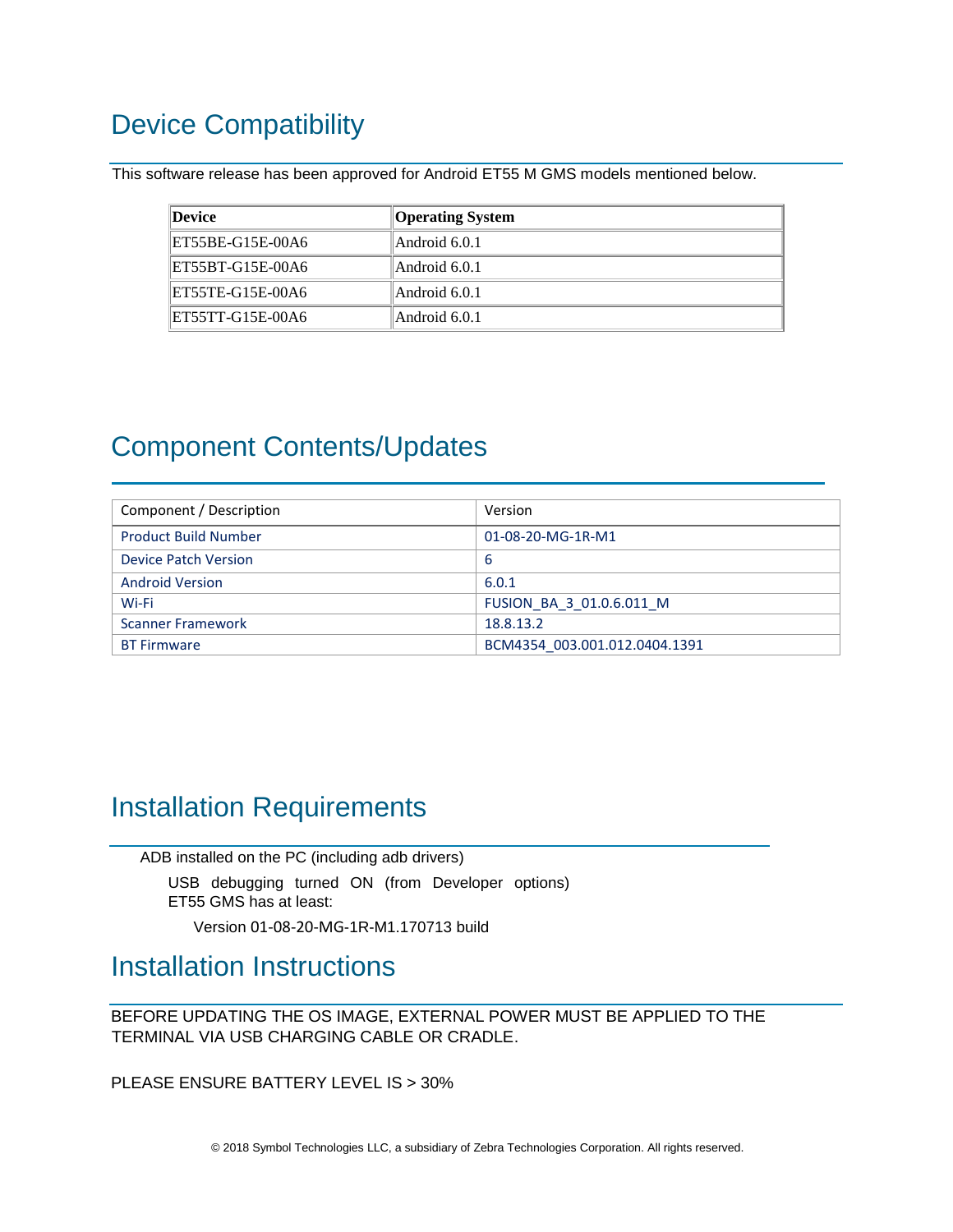### IMPORTANT NOTE:

### CFE v6 HAS BEEN RELEASED IN THIS POSTING.

### CFE v6:

❖ CFE-ET55-M-XX-010820-G-00-06.zip (GMS)

i. If the device has  $01-08-20-MG-1R-M1.170713$  build

To see what GMS CFE version is currently on the device, go to "Settings" and scroll down to "About tablet" scroll down to **"**Build Fingerprint" If it shows Zebra/ET5x/Et50:6.0.1/01-08-20-MG-1R-M1/**170713**:user/release-keys" the device has base build

#### AND

To see what GMS CFE version is currently on the device, go to "Settings" and scroll down to "About tablet" Then select "**SW Components** " Scroll down to Device Patch Version:

The installed device path version is displayed " Device Patch Version: 0 " the device has base build if 6 it has CFE 6 installed.

CFE software update procedure for ET55:

- 1. For applying the patch, please refer [Zebra\\_ET5x\\_Android\\_Flashing\\_Procedure.pdf](https://www.zebra.com/content/dam/zebra_new_ia/en-us/software/operating-system/ET5X%20Operating%20System/Zebra-ET5x-Android-Flashing-Procedure.pdf)
- 2. There are two ways to Check the Android Patch Level after installing the CFE package in the device,
	- a. Settings->About Device-> SW Components->Device Patch Version: 6
	- b. Run "getprop ro.device.patch.version" command in ADB Shell.
- 3. After installing the CFE-ET55-M-XX-010820-G-00-06 on the device, the OS build number would be 01-08-20-MG-1R-M1
- 4. Now you are all set to use your ET55.